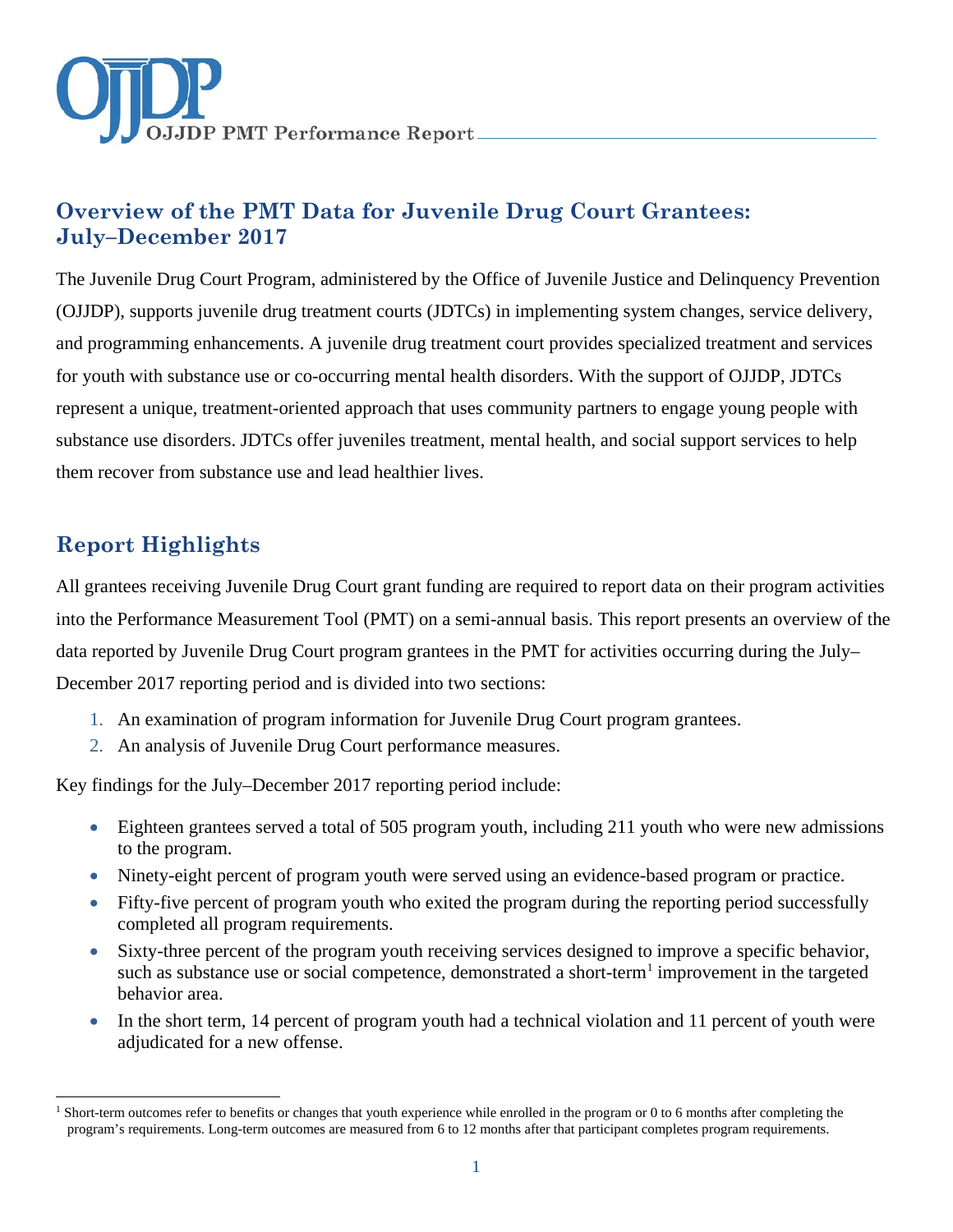# **1. Examination of Program Information**

## *1.1 Reporting Compliance*

Juvenile Drug Court grantees are required to report semi-annually for each federal award they receive. As table 1 illustrates, 20 grantees completed reporting requirements for the July–December 2017 reporting period, resulting in a compliance rate of 87 percent. Of the 20 grantees who completed their reporting requirements, only 18 reported that they were operational, meaning they expended grant funds and provided services during the July–December [2](#page-1-0)017 period.<sup>2</sup>

**Table 1: Status of Grantee Reporting (July–December 2017)** 

|                              | <b>Status</b>      |             |                 |       |
|------------------------------|--------------------|-------------|-----------------|-------|
| <b>Data Reporting Period</b> | <b>Not Started</b> | In Progress | <b>Complete</b> | Total |
| July-December 2017           |                    |             | 20              | 23    |

## *1.2 Evidence-Based Programing*

OJJDP strongly encourages grantees to use evidence-based practices in their drug treatment programs.

Evidence-based programs and practices include program models that have been shown, through rigorous

evaluation and replication, to be effective at preventing or reducing juvenile delinquency or related-risk factors. To understand how Juvenile Drug Court grantees prioritize evidence-based programs, grantees are asked to report on whether their programs are evidence-based. As shown in figure 1, of the 18 grantees active during the period, 89 percent implemented evidence-based practices with \$7.9 million in grant funding.





 $\overline{a}$ 

<span id="page-1-1"></span><span id="page-1-0"></span><sup>&</sup>lt;sup>2</sup> Grantees that were not operational, or who did not complete their performance report, are excluded from further analysis in this report.  $3 N = 18$  grantees.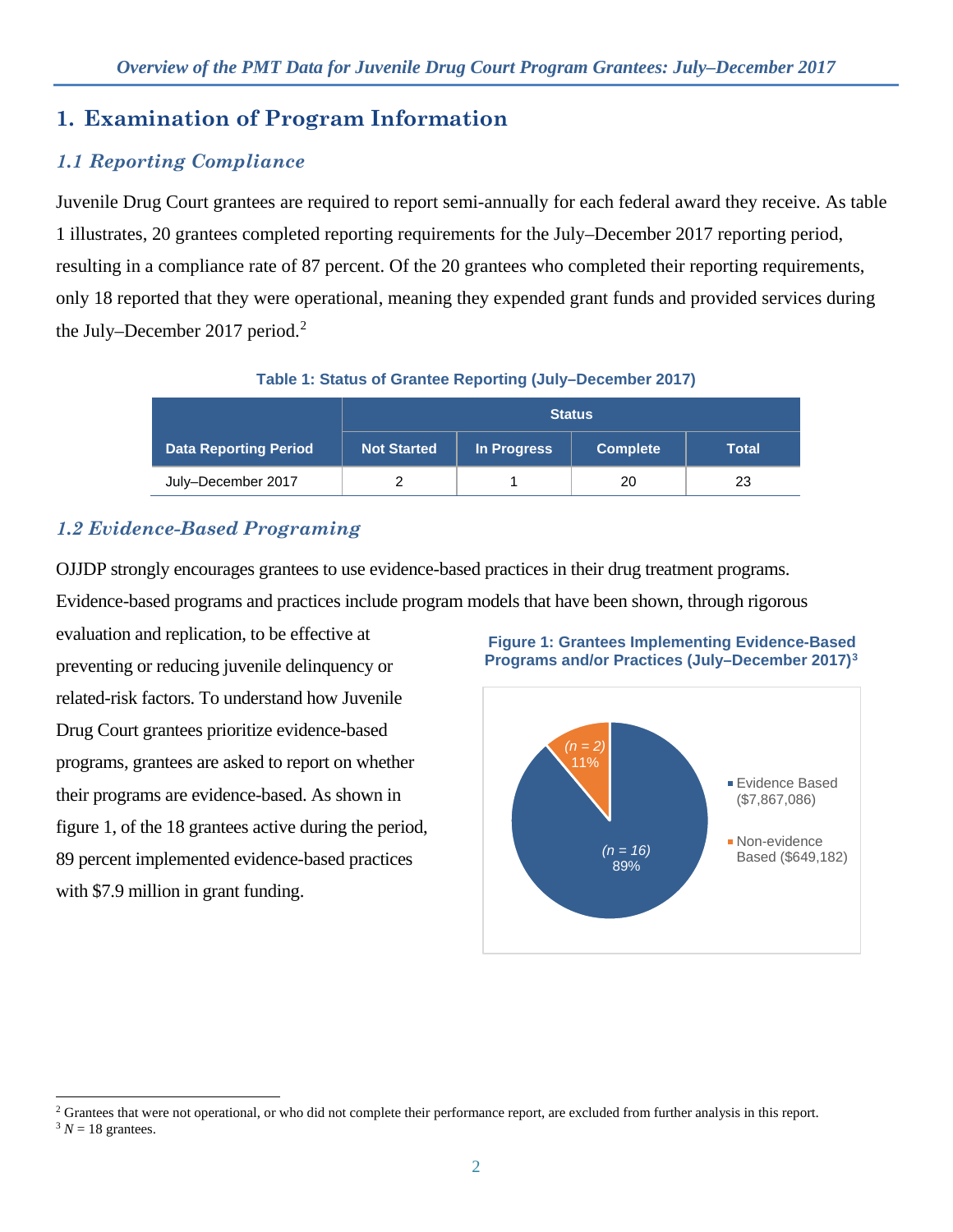### *1.3 Funding Information*

Table 2 shows a comprehensive comparison of the federal award amounts by state, with *N* representing the total number of grants during the reporting period.<sup>[4](#page-2-0)</sup> Based on current and active Juvenile Drug Court grants, Florida received the most funds with two awards totaling nearly \$1.7 million, which is 20 percent of the total Juvenile Drug Court funding during the period.

| <b>State</b> | $\overline{N}$ | <b>Grant Amount</b> | <b>State</b> | $\boldsymbol{N}$ | <b>Grant Amount</b> |
|--------------|----------------|---------------------|--------------|------------------|---------------------|
| <b>FL</b>    | $\overline{2}$ | \$1,724,098         | AR.          | 1                | \$400,000           |
| <b>CO</b>    | 2              | \$1,019,254         | <b>MA</b>    | 1                | \$400,000           |
| <b>VA</b>    | 2              | \$800,000           | <b>NE</b>    | 1                | \$400,000           |
| OH           | $\mathbf 1$    | \$526,443           | <b>NY</b>    | 1                | \$400,000           |
| MI           | 1              | \$526,443           | <b>WV</b>    | 1                | \$400,000           |
| <b>WA</b>    | 1              | \$526,443           | LA           | 1                | \$249,182           |
| <b>OR</b>    | $\mathbf{1}$   | \$522,365           | <b>TX</b>    | 1                | \$222,040           |
| <b>GA</b>    | 4              | \$400,000           | Total        | 18               | \$8,516,268         |

**Table 2: Federal Award Amount by State (July–December 2017)[5](#page-2-1)**

#### *1.4 Organization Type*

Juvenile justice agencies and local government agencies made up the bulk of awards, each representing 33 percent of grantees in the July–December 2017 reporting period (table 3). Other government agencies represented 28 percent of Juvenile Drug Court awards during the period and tribal governments made up just 6 percent of awards during the period.

| <b>Implementing Organization Type</b> | N  | <b>Percentage</b> |
|---------------------------------------|----|-------------------|
| Juvenile Justice                      | 6  | 33%               |
| <b>Local Government Agency</b>        | 6  | 33%               |
| <b>Other Government Agency</b>        | 5  | 28%               |
| <b>Tribal Government</b>              | 1  | 6%                |
| Total                                 | 18 | NИA               |

<span id="page-2-0"></span> $\overline{a}$ <sup>4</sup> The amounts represent the grant program for the life of the award, regardless of when it was awarded, and these amounts do not account for how much funding has been spent during the reporting period.

<span id="page-2-1"></span> $5 N = 18$  grantees.

<span id="page-2-2"></span> $6 N = 18$  grantees.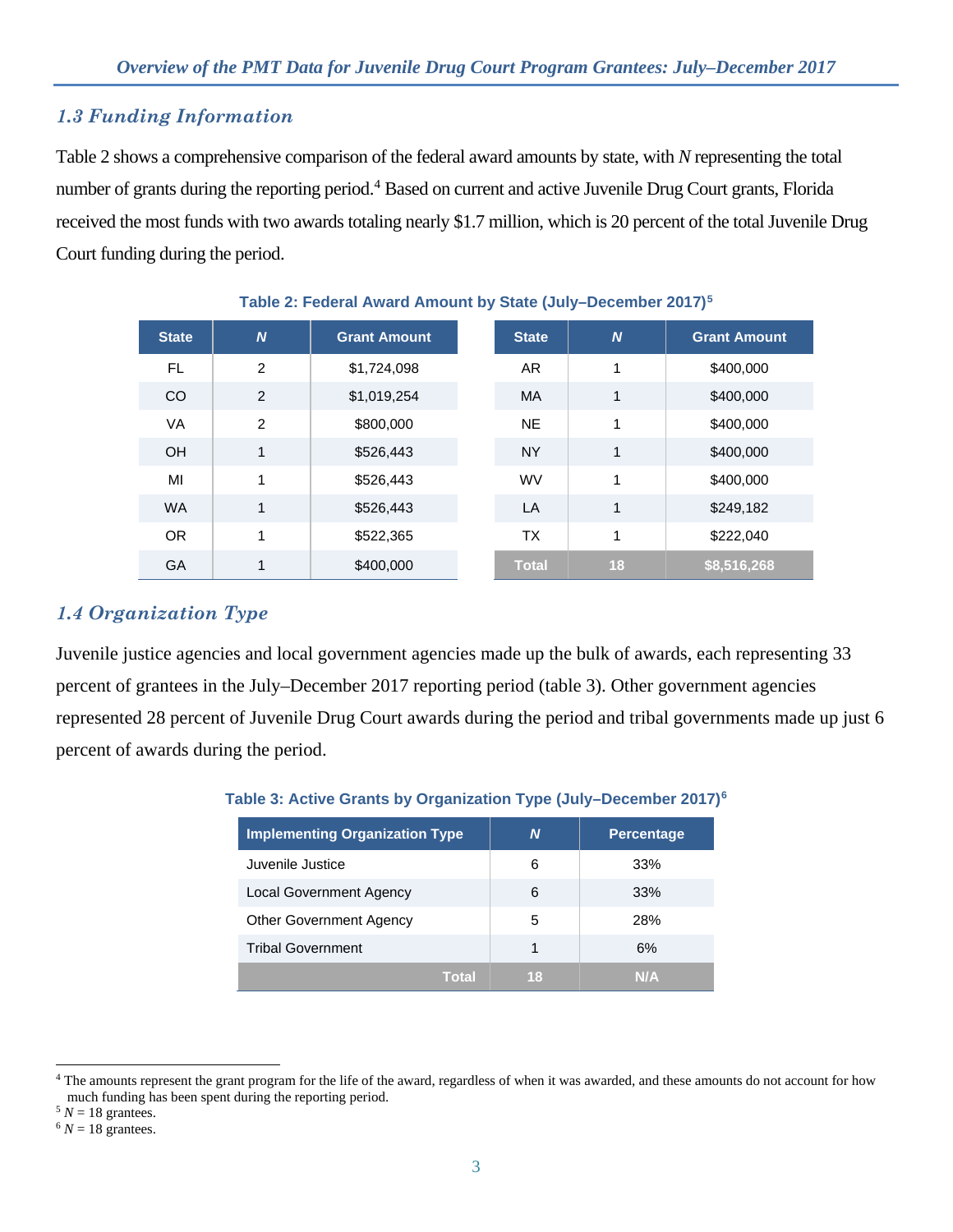# *2.* **Analysis of Performance Measures**

Grantees report on performance measures, which collect data on grantees' activities and program outcomes. Performance measures help OJJDP determine whether the Juvenile Drug Court grant program has achieved its goals and objectives and may be used to improve program design and policy decisions at the federal level.

## *2.1 Youth Served*

During the July–December 2017 reporting period, Juvenile Drug Court program grantees served 505 youth participants. Of the youth served this reporting period, 211 of the them (42 percent) were new admissions (figure 2) and 98 percent were served with an evidence-based program or practice.<sup>[7](#page-3-0)</sup> It is important to note that sometimes when a youth enters a program, the timing may not directly correlate to the 6-month reporting period. Therefore, some youth are carried over to the next reporting period.



**Figure 2: Number of Program Youth Served (January 2015–December 2017)[8](#page-3-1)**

# *2.2 Youth Exiting the Program*

During the reporting period, 241 youth exited the program (figure 3). Of those who exited the program, more than half (55 percent), successfully exited the court having completed all requirements. "Successfully exited" youth are considered to be those individuals who have successfully fulfilled all program obligations and

<span id="page-3-0"></span> $\overline{a}$ <sup>7</sup> Grantees reported 589 youth served using an evidence-based model or program out of 602 total youth served during the reporting period. This

<span id="page-3-1"></span>number for total youth served is inconsistent with the count of new admissions and youth carried over as it is reported separately.<br><sup>8</sup> 18 grantees reported on this measure during the July–December 2017 reporting period. E reporting on the measure.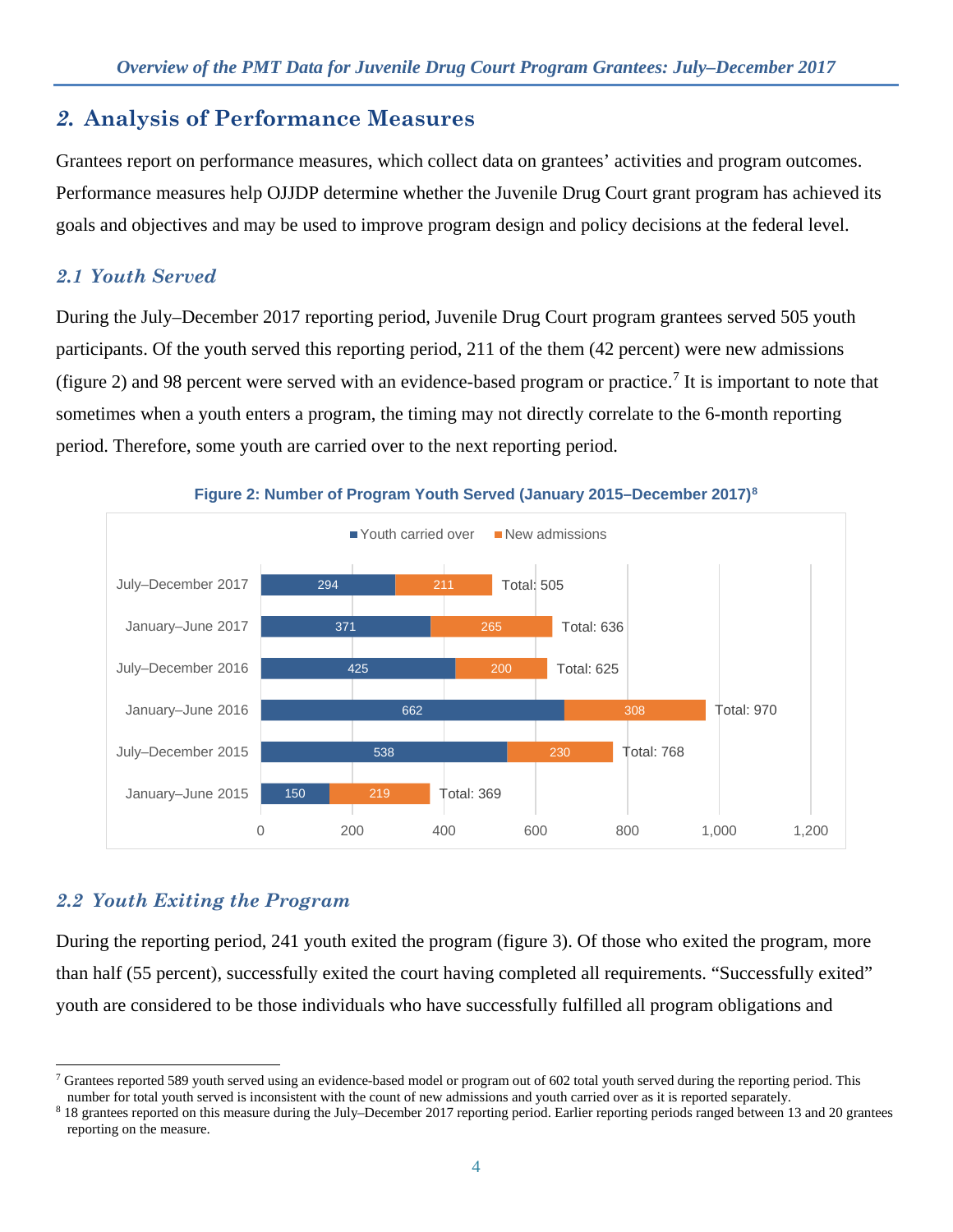requirements. Each grantee defines the requirements needed for a youth to complete its program. Youth who fail to follow through with the program, such as those who are expelled or leave voluntarily, are considered to have "unsuccessfully exited" the program.





### *2.3 Target Behaviors*

Programs using grant funds to provide direct services to youth are required to measure the program youths' performance and track outcome data for certain target behaviors. A target behavior is one that a grantee has chosen to track for youth served by a program; it measures a "positive" change in a behavior such as school attendance, antisocial behavior, and community involvement. Table 4 lists short-term behavior outcomes for program youth. Target behaviors that did not have enough reported data were excluded from the analysis. Overall, 63 percent of the program youth demonstrated an intended change in target behaviors in the short-term. All youth receiving job services demonstrated improved job skills, and 91 percent of youth receiving services to improve school attendance reached the targeted behavior. Although substance use is the most focused treatment for drug court programs and has the most youth served  $(n = 352)$ , youth were less likely to demonstrate an intended behavior change (53 percent) when compared with other target behaviors.

<span id="page-4-0"></span> $\overline{a}$ <sup>9</sup> 18 grantees reported on this measure during the July–December 2017 reporting period. Earlier reporting periods ranged between 13 and 20 grantees reporting on the measure.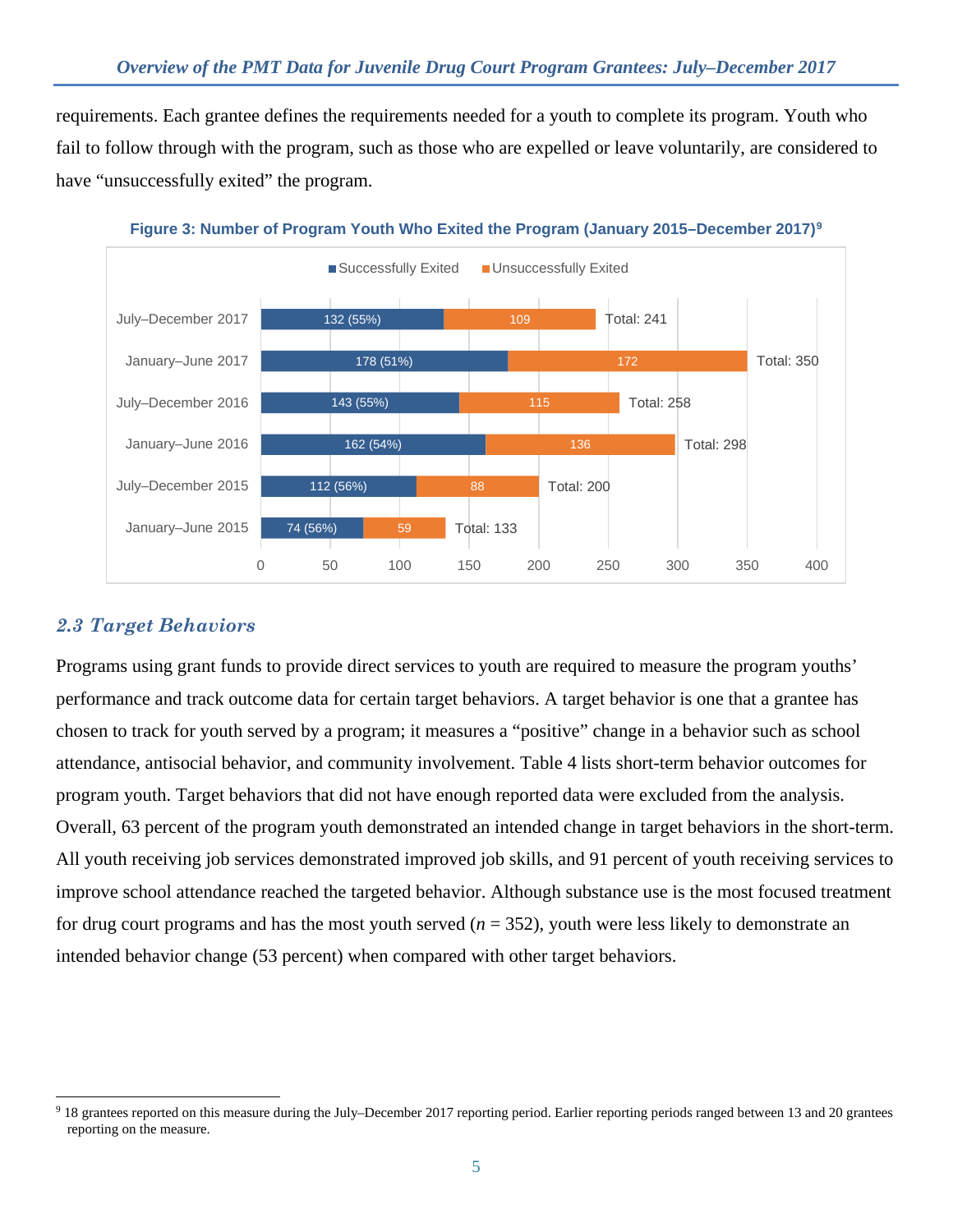| <b>Target Behavior</b>      | <b>Youth Served</b> | <b>Youth with Intended</b><br><b>Behavior Change</b> | <b>Percentage of Youth with</b><br><b>Intended Behavior Change</b> |
|-----------------------------|---------------------|------------------------------------------------------|--------------------------------------------------------------------|
| Job Skills                  | 26                  | 26                                                   | 100%                                                               |
| School Attendance           | 96                  | 87                                                   | 91%                                                                |
| Social Competence           | 107                 | 95                                                   | 89%                                                                |
| <b>Family Relationships</b> | 57                  | 48                                                   | 84%                                                                |
| Antisocial Behavior         | 59                  | 37                                                   | 63%                                                                |
| Substance Use               | 352                 | 187                                                  | 53%                                                                |
| <b>Employment Status</b>    | 82                  | 7                                                    | 9%                                                                 |
| <b>Total</b>                | 779                 | 487                                                  | 63%                                                                |

#### **Table 4: Target Behaviors, Short-term (July–December 2017)[10](#page-5-0)**

Table 5 presents long-term behavior outcome data for youth. Overall, 56 percent of program youth tracked for 6–12 months after program completion exhibited a long-term positive behavior change. Similar to short-term findings, all youth who received services to improve job skills demonstrated a positive change for those target behaviors, and although substance abuse services were provided to the largest number of youth, youth were less likely to demonstrate an intended substance abuse behavior change (43 percent) when compared with other target behaviors. Finally, 91 percent of youth served for social competence showed an improvement in social skills.

#### **Table 5: Target Behaviors, Long-term (July–December 2017)[11](#page-5-1)**

| <b>Target Behavior</b>      | <b>Youth Served</b> | <b>Youth with Intended</b><br><b>Behavior Change</b> | <b>Percentage of Youth with</b><br><b>Intended Behavior Change</b> |
|-----------------------------|---------------------|------------------------------------------------------|--------------------------------------------------------------------|
| Job Skills                  | 17                  | 17                                                   | 100%                                                               |
| Social Competence           | 34                  | 31                                                   | 91%                                                                |
| School Attendance           | 30                  | 26                                                   | 87%                                                                |
| <b>Family Relationships</b> | 43                  | 32                                                   | 74%                                                                |
| Antisocial Behavior         | 52                  | 31                                                   | 60%                                                                |
| Substance Use               | 287                 | 122                                                  | 43%                                                                |
| <b>Employment Status</b>    | 27                  | 11                                                   | 41%                                                                |
| <b>Total</b>                | 490                 | 270                                                  | 56%                                                                |

<span id="page-5-0"></span> $\overline{a}$  $10$  Number of grantees reporting on this measure varies from 14 grantees reporting on substance use behavior to 3 grantees reporting on job skills and employment status.

<span id="page-5-1"></span><sup>&</sup>lt;sup>11</sup> Number of grantees reporting on this measure varies from 13 grantees reporting on substance use to 3 grantees reporting on school attendance, job skills, and employment status.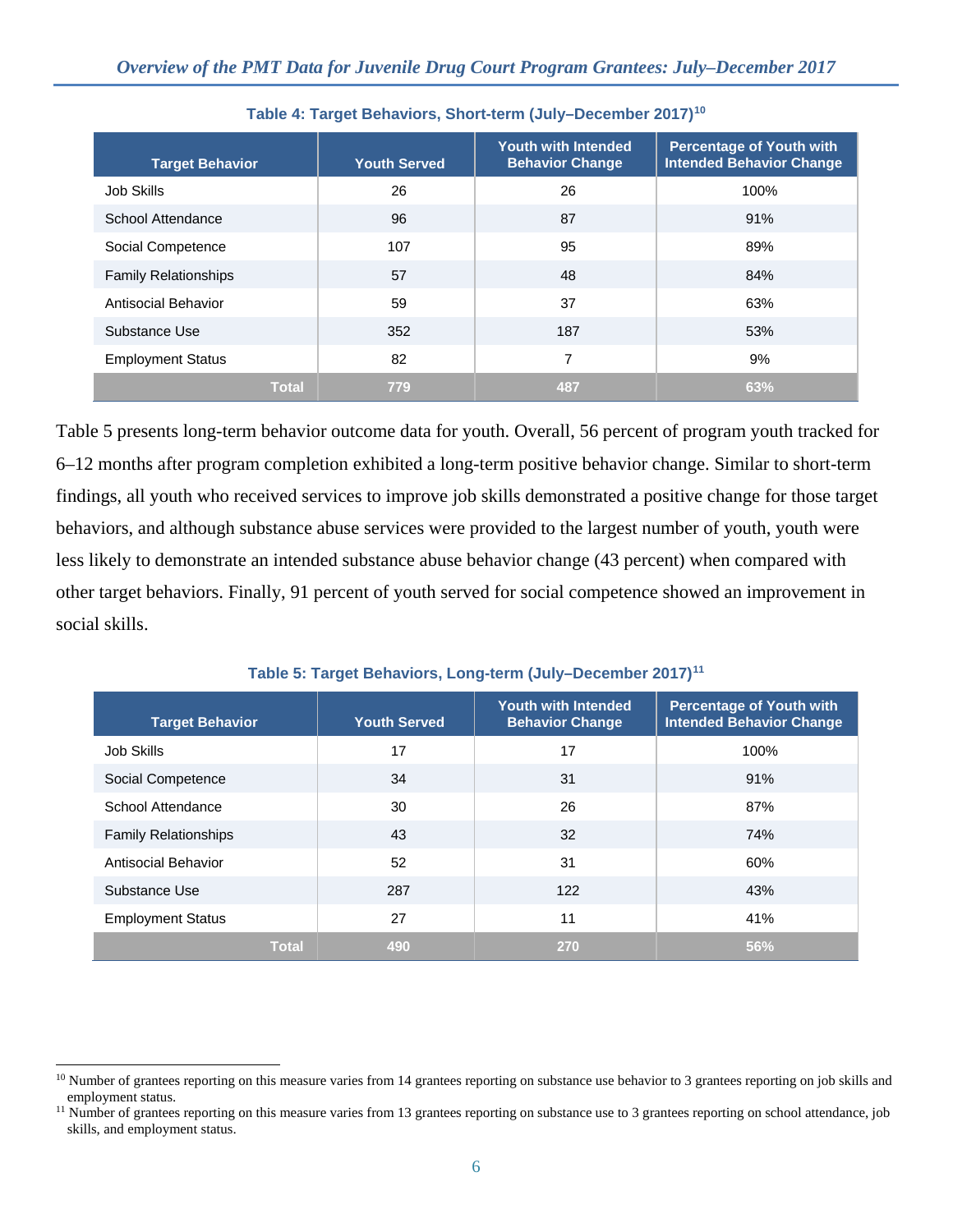### *2.4 Program Youth Offenses*

Grantees also reported on the number of program youth who experienced a technical violation during the reporting period, or the number of program youth who had a violation of the terms of their supervision. An example of a technical violation is failure to pass an alcohol or drug test, which is often required of youth as part of their supervision in drug court programs. In the short-term, 495 youth were tracked for technical violations (table 6). Overall, 14 percent of tracked youth experienced a technical violation in the shortterm, including 59 youth committed to a juvenile residential facility.

**Table 6: Number of Youth Adjudicated for Technical Violations, Short-term (July–December 2017)[12](#page-6-0)**

| <b>Performance Measure</b>                                  | <b>Youth</b> | Percentage |
|-------------------------------------------------------------|--------------|------------|
| Youth tracked for technical violations (short-term outcome) | 495          |            |
| Youth committed to a juvenile residential facility          | 59           | 12%        |
| Youth sentenced to adult prison                             | $\Omega$     | $0\%$      |
| Youth who received some other sentence                      | 11           | 2%         |
| Total Technical Violations, Short-term                      | 70           | 14%        |

In the long-term, 7 percent of youth tracked had a technical violation within 6–12 months after program completion, including 13 youth who were sentenced to a juvenile residential facility (table 7). The number of long-term technical violations may be low due to difficulties with tracking youth who have left the program.

| <b>Performance Measure</b>                                 | Youth | <b>Percentage</b> |
|------------------------------------------------------------|-------|-------------------|
| Youth tracked for technical violations (long-term outcome) | 253   |                   |
| Youth committed to a juvenile residential facility         | 13    | 5%                |
| Youth sentenced to adult prison                            | 2     | 1%                |
| Youth received some other sentence                         | 2     | 1%                |
| <b>Total Technical Violations, Long-term</b>               | i T   | 7%                |

**Table 7.: Number of Youth Adjudicated for Technical Violations, Long-term (July–December 2017)[13](#page-6-1)**

## *2.5 Program Youth Recidivism*

In addition to technical violations, grantees reported on the number of youth adjudicated for a new delinquent offense during the reporting period. In the short-term, 487 youth were tracked for a new delinquent offense (table 8). Overall, 11 percent of program youth tracked experienced an adjudication for a new delinquent

 $\overline{a}$ <sup>12</sup> 14 grantees reported on this measure.

<span id="page-6-1"></span><span id="page-6-0"></span><sup>&</sup>lt;sup>13</sup> 10 grantees reported on this measure.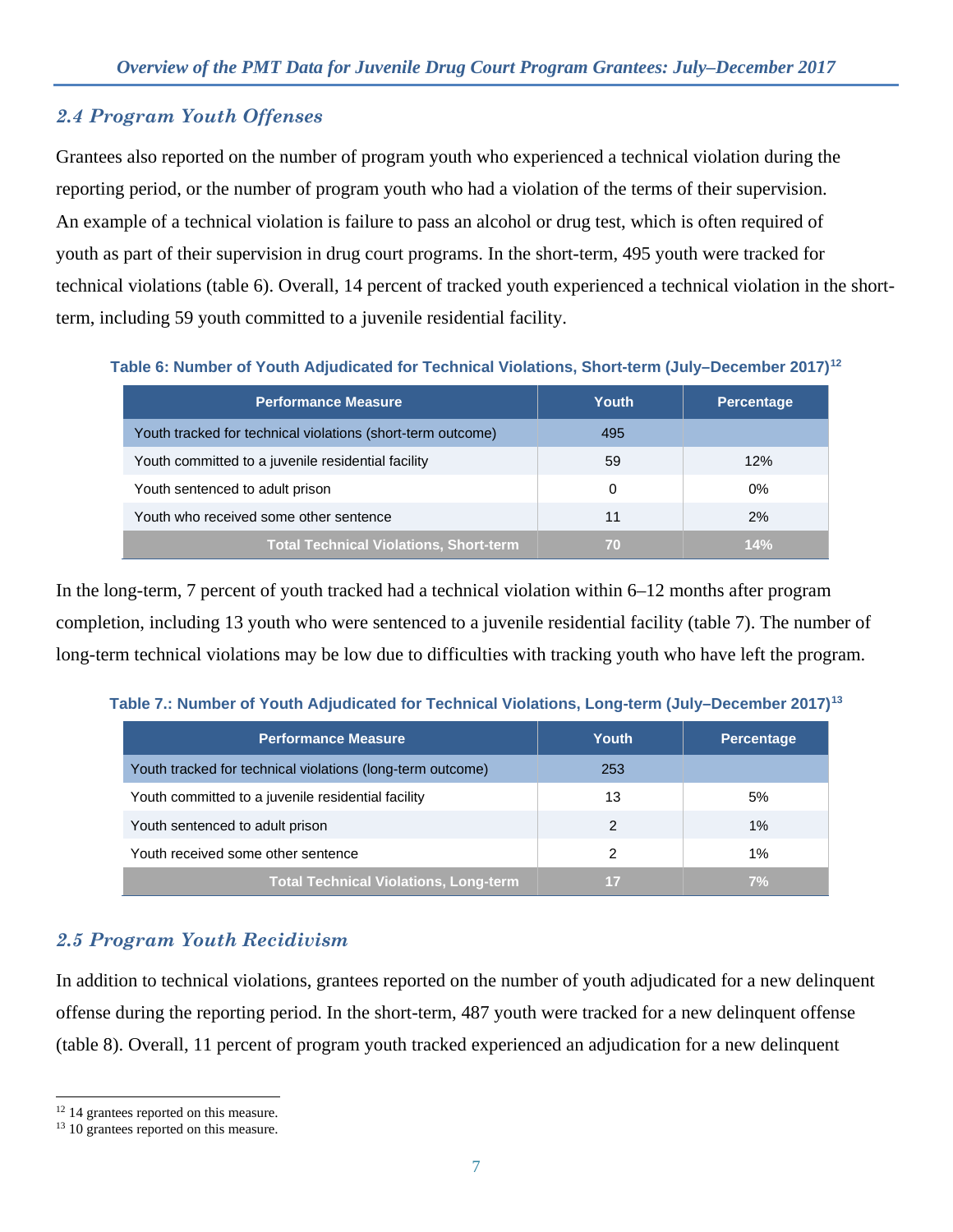offense in the short-term, including 34 youth recommitted to a juvenile residential facility and 20 youth receiving some other sentence.

| <b>Performance Measure</b>                           | Youth | <b>Percentage</b> |
|------------------------------------------------------|-------|-------------------|
| Youth tracked for adjudications (short term outcome) | 487   |                   |
| Youth recommitted to a juvenile residential facility | 34    | 7%                |
| Youth sentenced to adult prison                      |       | $< 1\%$           |
| Youth who received some other sentence               | 20    | $4\%$             |
| <b>Total New Adjudications, Short-term</b>           | 55    | $11\%$            |

In the long-term, 7 percent of youth tracked experienced a new adjudication within 6–12 months after completing the program, including 10 youth committed to a juvenile residential facility (table 9). Similar to technical violations, difficulties tracking youth after they have left the program may affect grantees ability to accurately report data.

| <b>Performance Measure</b>                              | Youth | <b>Percentage</b> |
|---------------------------------------------------------|-------|-------------------|
| Youth tracked for new adjudications (long term outcome) | 245   |                   |
| Youth recommitted to a juvenile residential facility    | 10    | 4%                |
| Youth sentenced to adult prison                         | 2     | $< 1\%$           |
| Youth received some other sentence                      | 5     | 2%                |
| <b>Total New Adjudications, Long-term</b>               | 17    |                   |

#### **Table 9: Number of Youth Adjudicated for a New Delinquent Offense, Long-term (July–December 2017)[15](#page-7-1)**

### *2.6 Services Provided to Program Youth*

Table 10 compares the number of youth in need of services with the number of youth receiving services. The central goal of drug court programs is to improve substance use treatment services for youth, so it is not surprising that the majority of youth in need of substance use counseling services were receiving such services (93 percent). Although 147 youth were assessed as needing mental health services, 59 percent of youth were actually receiving needed mental health services. Just 24 youth were assessed as needing housing with 93 percent receiving housing. Since program youth are under the age of 18 they are more likely to live at home with their parents or guardians, which may account for the low number of youth in need of housing. Other services, including educational services, social skills building, and cultural skills building were provided to 274 youth during the reporting period.

 $\overline{a}$ 

<span id="page-7-0"></span><sup>&</sup>lt;sup>14</sup> 17 grantees reported on this measure.

<span id="page-7-1"></span><sup>&</sup>lt;sup>15</sup> Nine grantees reported on this measure.